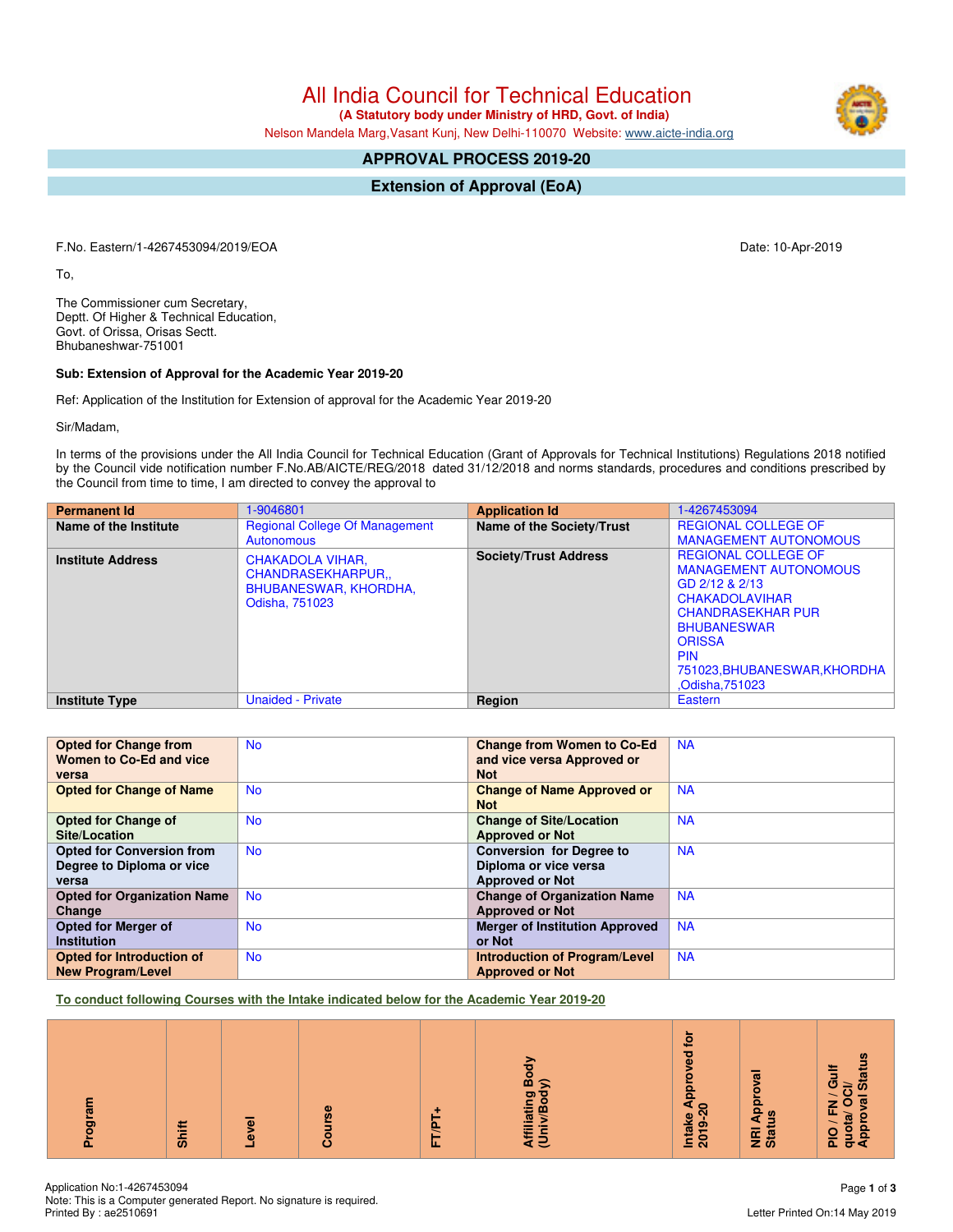| <b>MANAGEMENT</b> | 1st | <b>POST</b><br><b>GRADUA</b><br>TE                   | <b>MASTERS IN</b><br><b>BUSINESS</b><br><b>ADMINISTRATIO</b><br>N        | FT  | <b>Biju Patnaik University of</b><br>Technology, Bhubaneswar | 120 | <b>NA</b> | <b>NA</b> |
|-------------------|-----|------------------------------------------------------|--------------------------------------------------------------------------|-----|--------------------------------------------------------------|-----|-----------|-----------|
| <b>MANAGEMENT</b> | 1st | <b>POST</b><br><b>GRADUA</b><br>TE<br><b>DIPLOMA</b> | <b>POST</b><br><b>GRADUATE</b><br><b>DIPLOMA IN</b><br><b>MANAGEMENT</b> | FT. | <b>None</b>                                                  | 120 | <b>NA</b> | <b>NA</b> |

+FT –Full Time,PT-Part Time

In case of any differences in content in this Computer generated Extension of Approval Letter, the content/information as approved by the Executive Council / General Council as available on the record of AICTE shall be final and binding.

Strict compliance of Anti-Ragging Regulation: - Approval is subject to strict compliance of provisions made in AICTE Regulation notified vide F. No. 37- 3/Legal/AICTE/2009 dated July 1, 2009 for Prevention and Prohibition of Ragging in Technical Institutions. In case Institution fails to take adequate steps to Prevent Ragging or fails to act in accordance with AICTE Regulation or fails to punish perpetrators or incidents of Ragging, it will be liable to take any action as defined under clause 9(4) of the said Regulation.

### **It is mandatory to comply all the essential requirements as given in APH 2019-20(appendix 6)**

**NOTE: If the State Government / UT / DTE / DME has a reservation policy for admission in Technical Education Institutes and the same is applicable to Private & Self-financing Technical Institutions, then the State Government / UT/ DTE / DME shall ensure that 10 % of Reservation for EWS would be operational from the Academic year 2019-20 without affecting the percentage reservations of SC/ST/OBC/General . However, this would not be applicable in the case of Minority Institutions referred to the clause (1) of Article 30 of Constitution of India.**

> **Prof. A.P Mittal Member Secretary, AICTE**

Copy to:

- **1. The Director Of Technical Education\*\*, Odisha**
- **2. The Registrar\*\*,** Biju Patnaik University Of Technology, Bhubaneswar
- **3. The Principal / Director,** Regional College Of Management Autonomous Chakadola Vihar, Chandrasekharpur,, Bhubaneswar,Khordha, Odisha,751023

#### **4. The Secretary / Chairman,**

Regional College Of Management Autonomous Regional College Of Management Autonomous Gd 2/12 & 2/13 Chakadolavihar Chandrasekhar Pur Bhubaneswar Orissa Pin 751023. Bhubaneswar,Khordha, Odisha,751023